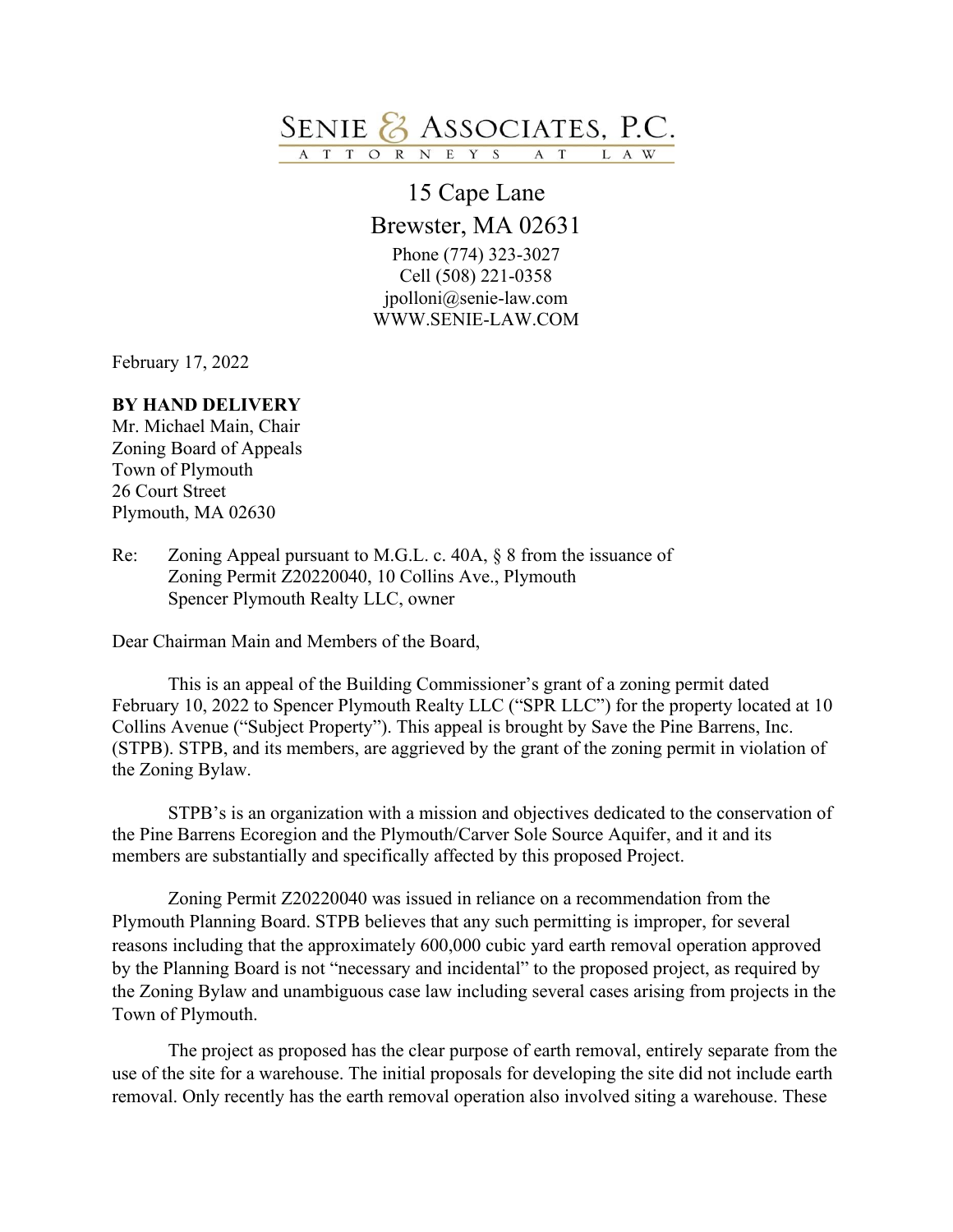Plymouth Zoning Board of Appeals February 17, 2022 Page 2

factors undermine the Building Commissioner and Planning Board's conclusion that earth removal is "necessary and incidental" to the proposed use.

Furthermore, the scope of earth removal alone sets it apart from necessary site work to prepare for construction of a building. The Planning Board should have inquired into the value of the materials being removed, in order to properly evaluate whether the earth removal was "necessary and incidental". The Planning Board failed in this regard, and the issuance of the permit was in error.

The Planning Board's site plan review was faulty in other respects. The Subject Property was previously cleared under a zoning permit prior to site plan review. This has detrimentally affected the site review process, and as a result of improperly segmenting this project, failed to ensure the standards of the zoning bylaw are met. The Planning Board is tasked with reviewing **existing conditions** in order to ensure adequate buffers are in place, proper erosion controls are established, and the zoning bylaw guidelines are followed.

For example, §203-2 requires approval of a Development Plan prior to clearing trees 6 inches or larger in diameter, or taller than 3 feet, on a lot greater than 3000 square feet. §203-2 also requires active construction to justify such tree clearing. Because the Building Commissioner issued the zoning permit prior to Planning Board review and the site was cleared, including clearing of the required tree buffers, it is impossible for the Planning Board to apply the bylaw to the site. With no existing conditions present, due to clearing the lot, the Planning Board's present review of the project is deficient. It also makes the Planning Boards recommendation to the Building Commissioner, and his subsequent issuance of Zoning Permit Z20220040, defective.

The prior zoning permit also explicitly prohibited earth removal at the site. This explicit prohibition was violated in about October 2021 when SPR LLC, pursuant to a contract it entered into prior to even owning the site, began earth removal operations. No enforcement actions were ever taken by either the Building Commissioner, and this was not addressed by the Planning Board in its site plan review.

Furthermore, the project has been impermissibly segmented in order to evade proper review. SPR LLC first applied for a project with no earth removal, then for a project with approximately 100,000 cubic yard removal. At the Planning Board public hearing on January 11, 2022 the principal of SPR LLC admitted the plan was to undertake the earth removal in segmented portions. This is what has played out in the site clearing as well. With the trees cleared and the site disturbed, there is little ability to evaluate what exists versus what is being proposed.

The project site also sits in a Light Industrial District that abuts a residential zone, R-20 SL. Projects in the LID that abut a R-20 SL zone must have 100-foot vegetated buffer. Deviations are allowed only by special permit, and no special permit has been granted or applied for. SPR LLC's own plans call out the 50' buffer required by  $\S 203-5$ , and the Building Commissioner's decision otherwise was in error.